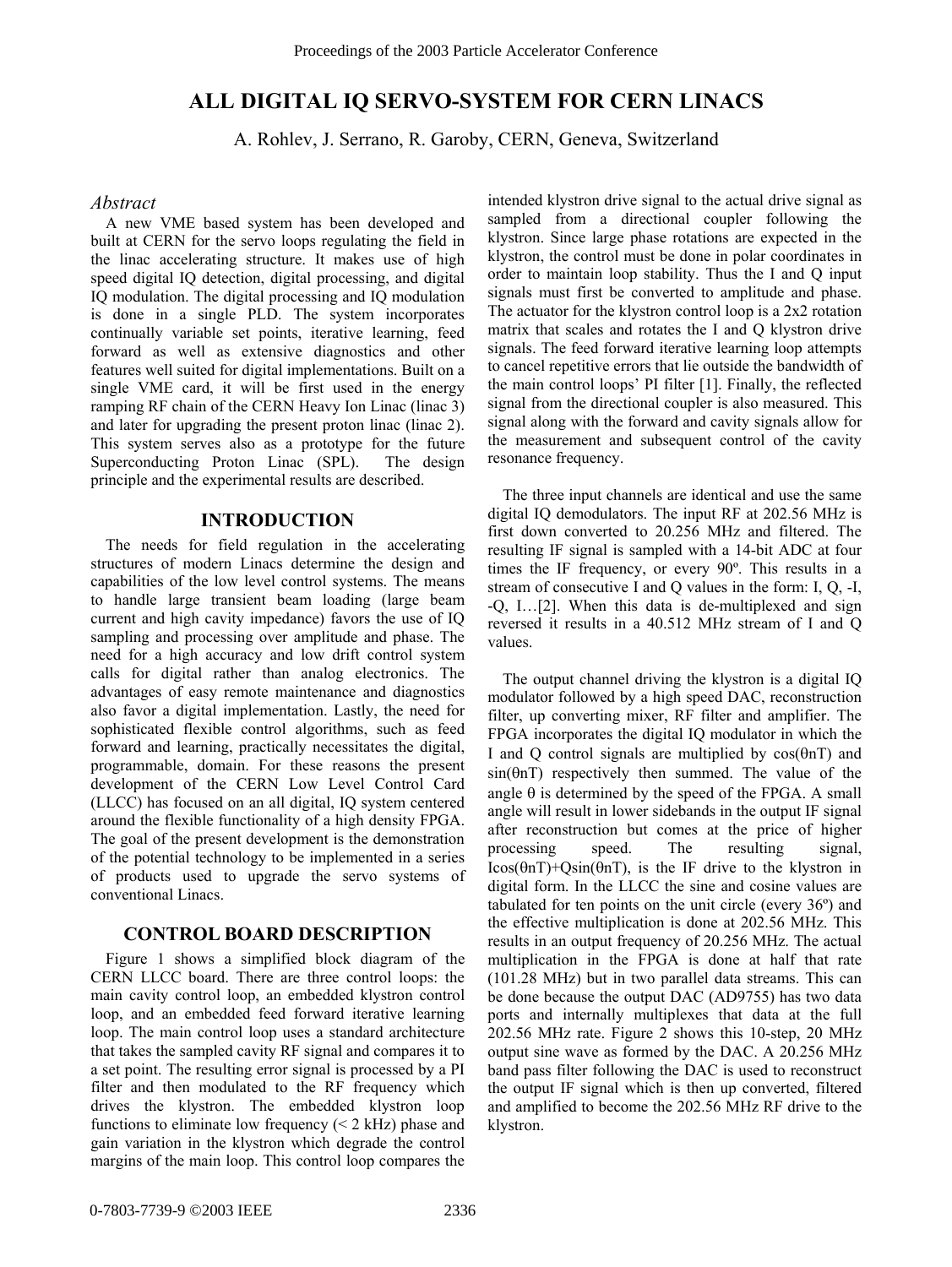

Figure 1: Block diagram of CERN low level control card

All of the control and logic functions for all three loops on the LLCC are done on a single FPGA (Xilinx XC2V2000). All of the input channels, as well as having identical analog front ends, have an identical 'digital' front end. The 14-bit 80 MHz I,Q,-I,-Q,I $\ldots$ data stream coming out of the ADC's is split and alternately sign reversed in the FPGA to form the parallel 40 MHz I and Q data streams. This data is then rotated and scaled with a 2x2 matrix such that  $I_{\text{OUT}} = I_{\text{IN}}\alpha\cos(\phi) - Q_{\text{IN}}\alpha\sin(\phi)$  and  $Q_{\text{OUT}} = I_{\text{IN}} \alpha \sin(\phi) + Q_{\text{IN}} \alpha \cos(\phi)$ . The values of  $\alpha$  and  $\phi$ are used to calibrate for fixed gain and phase variations on each channel.



Figure 2: A 10-step, 20 MHz, output sine wave formed by the FPGA IQ modulator driving the output DAC.

After rotation and scaling the data is passed through a digital low pass filter. This filter is a third order

Butterworth with a cut off frequency of 10 MHz. At this point the data from each channel is ready for use.

Data from all three channels is used in the resonance control algorithm. The 'forward' data is also used for the klystron control loop. The 'cavity' data is used for the main control path.

The I and Q set points in the main control loop are fed from an asynchronous on-board RAM. The RAM is 256k x 16-bit (4MB) which is sufficient capacity for 3.3 ms of data at the full 40 MHz rate. The use of a RAM, rather than fixed values, allows for modulation of the set-points during the turn-on phase of each pulse in order to avoid excessive overshoots in the error signal.

A feed-forward signal can be added following the PI filter from an identical on-board 4MB RAM. This signal is used to cancel the effects of fixed errors that occur beyond the bandwidth of the loop. Alternatively this input can also be used to test the klystron and cavity response when the feedback loop is open. Finally there are two other 4MB RAMs used in the iterative learning loop.

The LLCC board has both analog and digital diagnostic capabilities. Each input channel as well as the output channel has a high speed SPDT RF switch as the leading component. The switch is controlled by the FPGA and